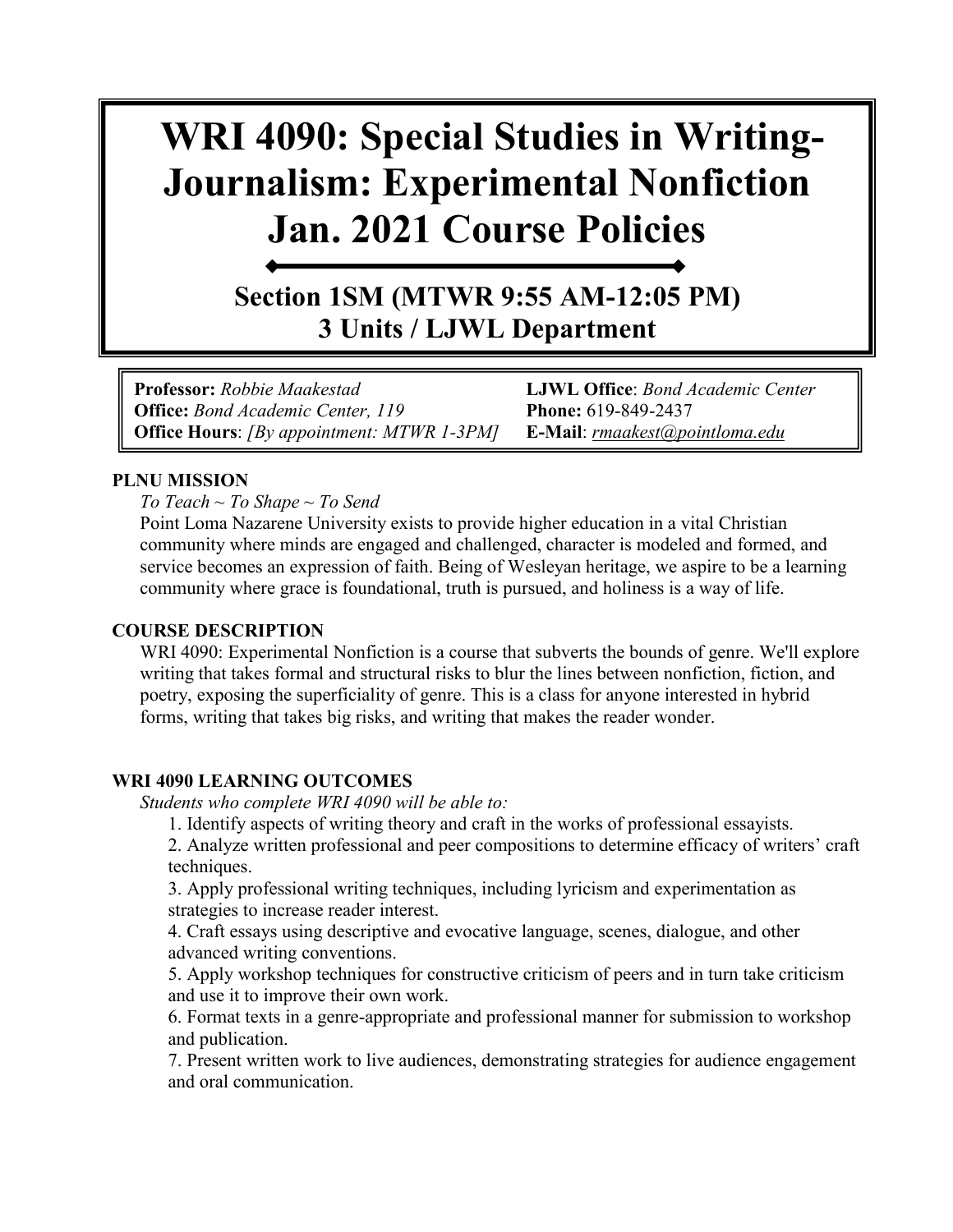#### **DESCRIPTION AND OBJECTIVES**

In order to best reach our chosen audiences via the craft, terminology, and techniques of creative nonfiction, we will pursue these learning goals:

- 1. Further our knowledge of both the craft and art of writing creative nonfiction.
- 2. Gain an understanding of how to apply nonfiction craft elements such as "Eye vs. I," fragmentation, experimentation, fictionalization, and lyricism.
- 3. Further an understanding of and ability to utilize general writing craft elements such as point of view, voice, story arc, dialogue, description, and scene/summary.
- 4. Grow in our knowledge of the way that essays bleed over into the fiction and poetry genres.
- 5. Endeavor to explain how creative nonfiction works as both readers and writers. By studying literature as a writer—considering it as a craft as well as an art—we will come to a better understanding of what goes into creation of that literature.
- 6. Work together in small-group workshops, and individually after those workshops, in order to explore and practice the discipline of revision.
- 7. Practice presenting our work to an audience of readers and of listeners.

Together, these learning goals allow us to see writing as a process of art, craft, and discipline, which will benefit not just our ability to write creatively in this course, but also our ability to meet the creative and critical demands required of us in the future.

## **ACADEMIC REQUIREMENTS**

Each of you will be responsible for preliminary drafts of writing assignments, written critiques of classmates' work, various reading and writing exercises that will aid our understanding of the discipline and craft of creative nonfiction, and two finished writing projects. Class time will be divided accordingly: lecture and discussion, small group discussion, in-class writing, presentation, and workshop.

#### **ASSIGNMENTS**

- Project 1 Submission 100 points + 100 points Critical Analysis = 200 total
- Project 2 Submission 100 points + 100 points Critical Analysis = 200 total
- Presentation 100 points (Presentation) + 100 points (written report) = 200 total
- Craft Moves & Class Zoom Discussions 140 points total
- General Engagement and Participation  $-60$  points total
- Workshop Participation and Peer Critiques (50 points per workshop) 200 points **TOTAL = 1000 points**

## **REQUIRED TEXTS**

*[Love Drones](https://bookshop.org/books/love-drones/9781946448385)* by Noam Dorr *[Syzygy, Beauty](https://bookshop.org/books/syzygy-beauty-an-essay/9781936747269)* by T. Fleischmann *[Disparates](https://bookshop.org/books/disparates-essays/9781496202444)* by Patrick Madden *[Bluets](https://bookshop.org/books/bluets-9781933517407/9781933517407)* by Maggie Nelson *[The Collected Works of Billy the Kid](https://bookshop.org/books/the-collected-works-of-billy-the-kid/9780679767862)* by Michael Ondaatje *[An Elemental Thing](https://bookshop.org/books/an-elemental-thing/9780811216944)* by Eliot Weinberger *[A Twenty Minute Silence Followed By Applause](https://bookshop.org/books/a-twenty-minute-silence-followed-by-applause/9781941411483)* by Shawn Wen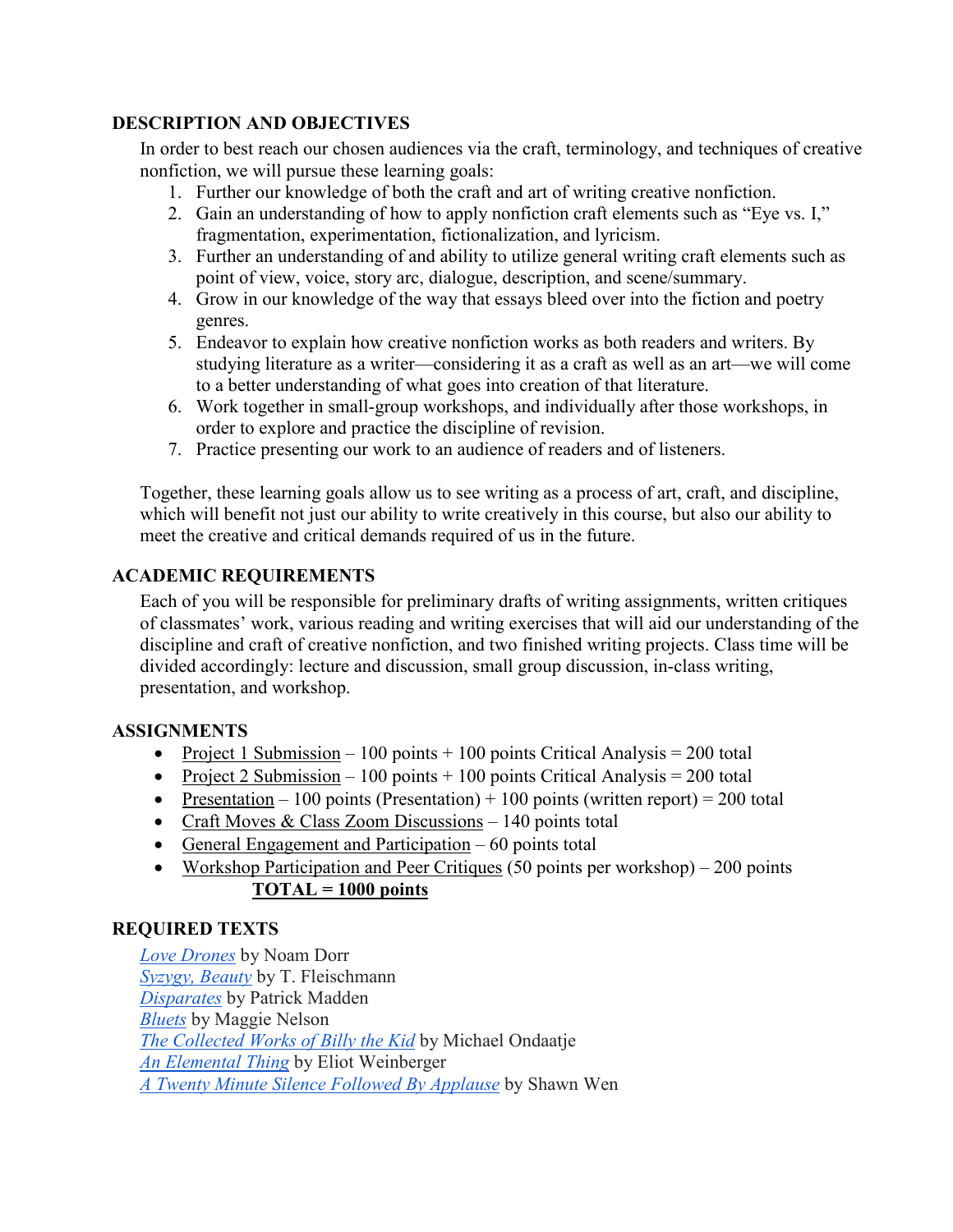All additional course readings will be posted to Canvas.

Please bring a notebook and writing utensil to each class to take notes.

# **GENERAL COURSE POLICIES**

#### **RESPECT**

Respect for other students and your instructor in our classroom is essential to a healthy classroom dynamic. We may discuss ideas and concepts that challenge your current thinking, so we all must respect one another and be open to new ideas. Show courtesy to other students and your instructor.

#### **CANVAS**

Throughout this course, students will be required to utilize Canvas receive course grades and access any changes to the *Course Schedule* throughout the semester. If the *Course Schedule* is updated, students will be notified well in advance, but will need to download the updated schedule which the instructor will post on Canvas.

#### **CANVAS SUPPORT**

If you have questions about the content you find in my Canvas course or need clarification on assignment instructions please let me know. If you are unsure how to use any given feature in Canvas you will find the [Canvas Guides](https://community.canvaslms.com/community/answers/guides/) to be a very helpful resource. If you cannot access something in my Canvas course or it appears that some part of the course is not working properly, please contact the Office of Instructional Technology for support at  $oit(\omega)$  pointloma.edu. Include specific information in the request (course ID, section, assignment or module name, etc.) to expedite the troubleshooting process. Screenshots are super helpful!

#### **PLNU EMAIL**

Students must regularly check their PLNU email for updates on assignments and scheduling.

#### **TECHNOLOGY**

You will be expected to refrain from using cell phones or other communication devices in the classroom. Use of iPads, phones, and laptops should be limited to times when I ask you to pull out your computers for in class use and in-class writing. Even if it seems that it isn't "bothering anyone," checking your e-mail, social media, or surfing the web during class is rude to your instructor and fellow classmates and will count against your participation grade. I expect you to be an engaged member of the class.

#### **CRAFT MOVES & CLASS ZOOM DISCUSSIONS**

For every class Zoom discussion, each student will be responsible for attending class and sharing 3-5 craft moves that that they have noted from that class period's readings (at least one per text that we read throughout the semester). A craft move is any writing decision that the writer has made within their essay that we can learn from or analyze. Students should regularly share these craft moves during discussions in order to get the 10 points allotted for each class period. If a student misses a class, they can make up these points (see ATTENDANCE below).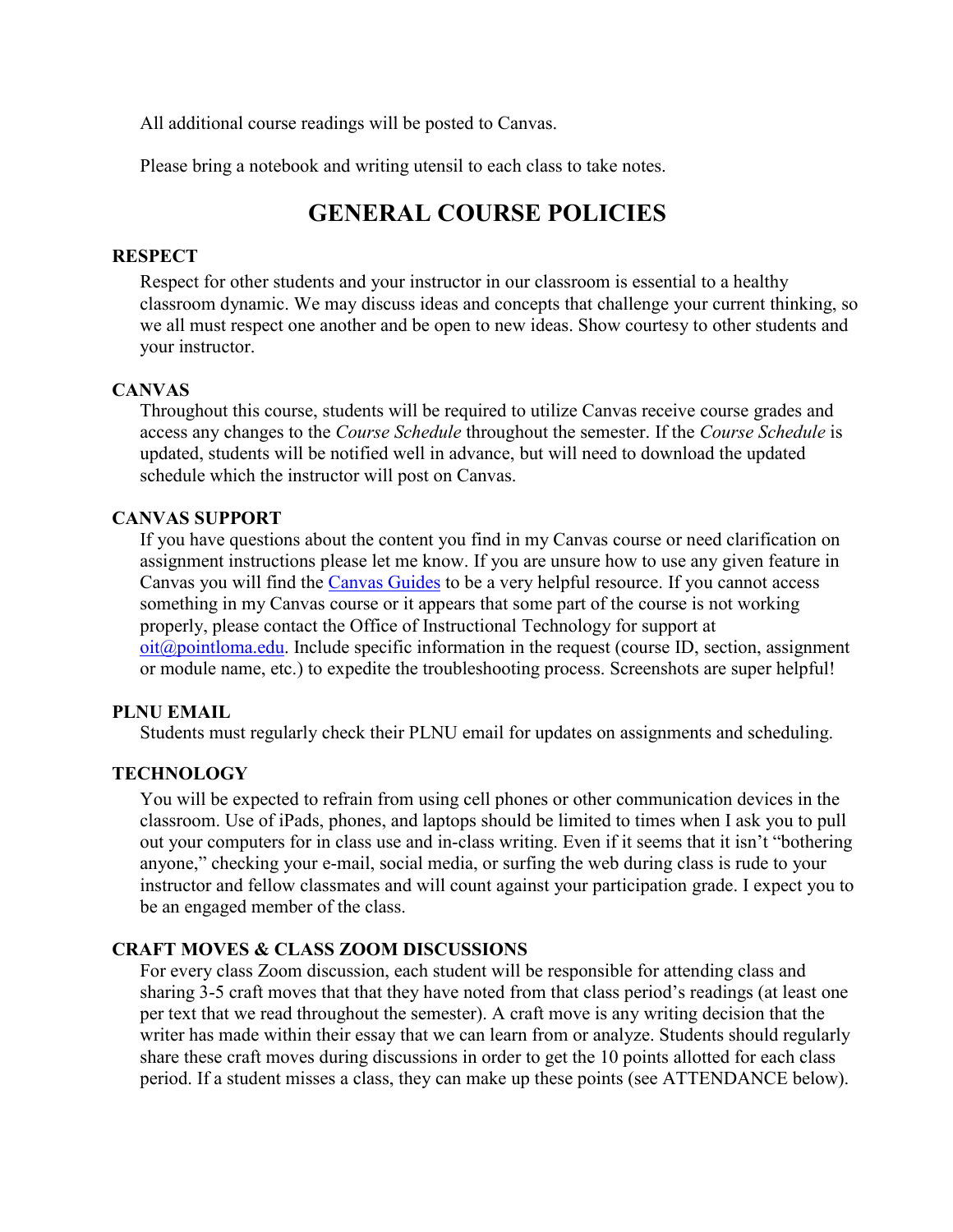#### **ATTENDANCE & PARTICIPATION**

Attendance and participation is expected and is worth 200 points (see CRAFT MOVES above). If you miss a class, it is possible to make up that class period within the week: to do so you must contact the professor and request the recording for the Zoom class discussion so that you can watch it and participate on the corresponding class discussion board by watching the recording of the class, thoughtfully and extensively posting to the discussion board for that class period concerning content discussed in the class period, and posting your craft moves with a thorough explanation and analysis of each to the discussion board, in addition to obtaining assignments or any updated schedule/assignment information from a classmate in order to be prepared for the next meeting**. I require attendance for workshops and presentation days. Absences on such days will hurt your workshop participation grade.** Missed in-class work may not be made up. In order to learn most affectively and get as much as you can out of this course, in addition to your participation grade, I'd recommend regular attendance. Let me know if you do have to miss a class, and we can work something out. It is also your responsibility to get workshop drafts to and from those in your group.

For the additional 60 points of your participation grade, you'll earn a 50 if you're doing the basics of engaging with the class and participating in discussion; you'll earn a 50+ if I see you regularly leaping in and making strong contributions; you'll earn a 49 or lower if you are frequently late, absent, unprepared, inattentive, disruptive, or do not regularly participate in discussion.

#### **WORKSHOP**

Workshop participation, attendance, and critique letters are mandatory and graded. Throughout the semester we will be reading and critiquing one another's essays as a whole class. It is your responsibility to share feedback with your classmates just as they will be sharing feedback on your writing. Before workshop you will write one critique for each classmate up for workshop; you will use this feedback to guide our discussion of the text during class; then, you will turn in a typed copy of each written critique to me, as well as to the member of your group who was workshopped at the end of the workshop period. Workshop is not a time to disparage or rudely comment on the work of others. Written critiques balance positive and critical comments, though criticism should certainly be constructive and focused on the writing, not on the writer or the writer's ability. If there are problems with feedback you receive, do not hesitate to contact me. Workshop should be a safe space where we work together to better one another's writing; thus, the amount of effort you put into commenting on the work of others should be just as much as you put into producing your own work. Workshop critique letter guidelines and expectations will be posted to Canvas.

#### **TURNING IN ASSIGNMENTS**

All **major assignments** must be turned in on Canvas on the day they are due.

#### **SUBJECT MATTER**

This course will ask you to write whatever you want to write about, but do recognize that there is a line between what is appropriate and not appropriate in a classroom setting, especially with regard to what is being shared with your classmates, who may not share your values. I respect your privacy and truly believe that this class should allow you creative freedom, so all I will ask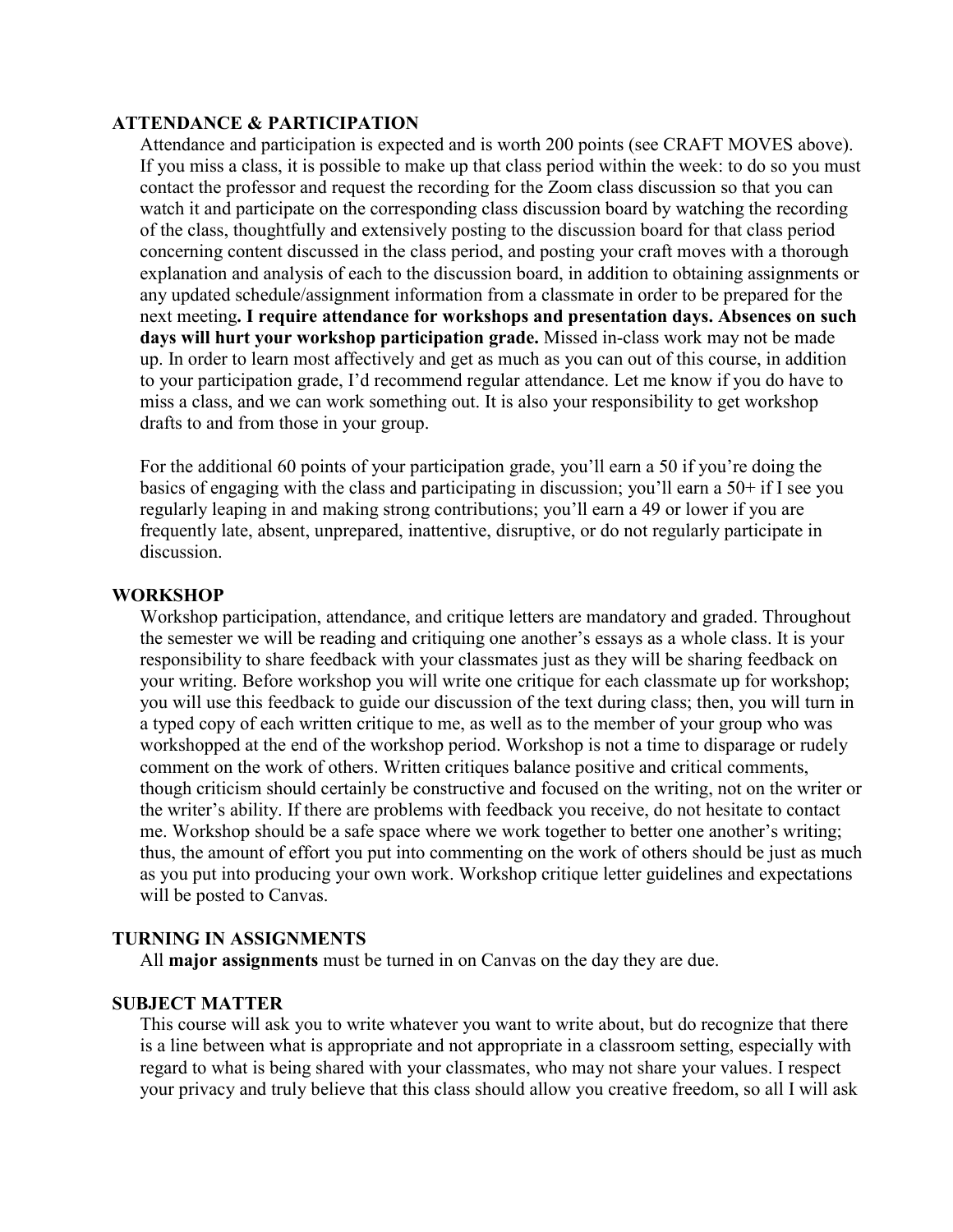is that you use common sense with regard to what is/is not appropriate to write in an academic setting. If you are unsure/nervous or have a hunch that something might be questionable, please discuss your ideas with me in advance of bringing them to workshop.

#### **[ONLY FOR ENVIRONMENTAL STUDIES MAJORS]**

At least one of your creative projects this semester needs to connect topically to environmental concerns.

#### **PREPARATION**

You will be expected to come to class prepared to discuss readings, share your work, and comment on other students' work. Being prepared for each class is vital in creating a classroom that is conducive to learning—take notes on the assigned readings as this allows you to remember the material more fully. Back up your written work as you're responsible for turning work in on the due dates. I recommend using Google Docs for writing, but turning in via Word Doc or .pdf. You are also expected to regularly check your PLNU email for updates to the schedule and assignments.

#### **GRADING RATIONALE**

Creative writing is both an art and a craft. While it is debated by many whether art can be graded, craft can be evaluated. In particular I will look for:

- Adherence to and mastery of CNF conventions
- Structure and form as they pertain to CNF subgenre and subject
- Masterful use of narrative voice and point of view
- Engaging employment of language
- Excellence of writing mechanics
- Improvement through revision
- Creativity and innovation within genre conventions

While the above concerns creative work produced in this course, each creative assignment also requires a Critical Analysis component in which you as the artist will critique the decisions that went into your own work, and connect craft decisions you made with those used by the writers of our course readings. These Critical Analyses will be graded not as creative work, but upon the clarity and thoughtfulness of the analysis you craft.

#### **DUE DATES**

Assigned work will have a due date and you will be expected to meet this requirement. Missed in-class work may not be made up unless you have an excused absence. I will accept the major projects one class period late, but your paper will be penalized one letter grade  $(A \rightarrow B$  as maximum grade). Major projects turned in after that point will receive a score of 0. You must turn in all major projects to pass this course. Failure to do so will result in a grade of F.

#### **FINAL EXAMINATION POLICY**

Successful completion of this class requires taking the final examination **on its scheduled day** in addition to participating in and attending both class periods of the final reading. The final examination schedule is posted on the [Class Schedules](http://www.pointloma.edu/experience/academics/class-schedules) site. No requests for early examinations or alternative days will be approved.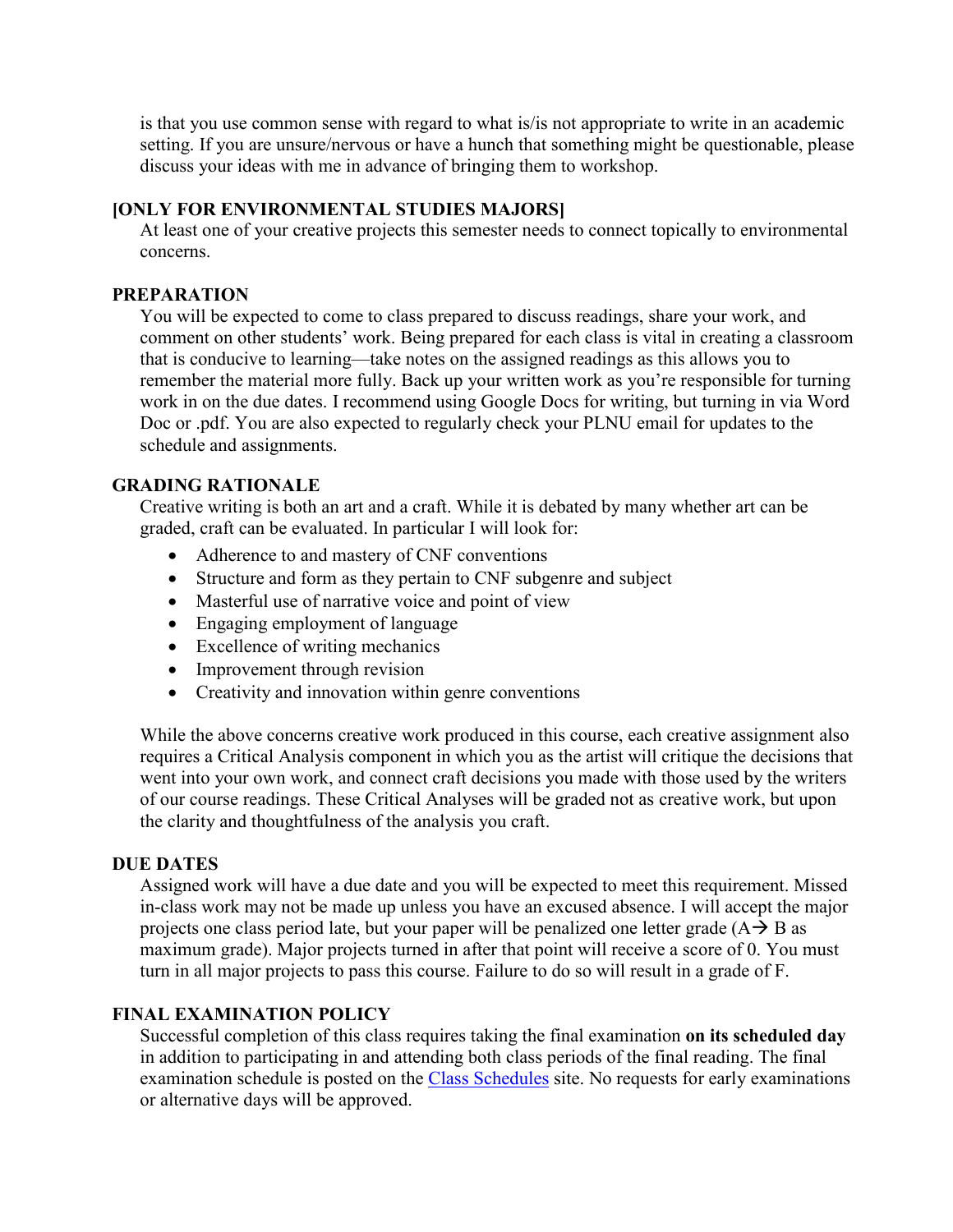For this course, the final will be an in-class reading from your final project during the final exam. Our scheduled final exam time is **Thursday, February 11, 9:55am-12:05 pm.** Since the final is a class activity, it cannot be rescheduled, so make sure that you will be able to attend.

#### **LETTER GRADE GUIDELINES**

|  | 920 - 1000 points $\overline{A}$          | 900 - 919 points A-   |  |
|--|-------------------------------------------|-----------------------|--|
|  | 880 - 899 points $B+820-879$ points B     | 800 - 819 points B-   |  |
|  | 780 - 799 points C+ 720 - 779 points C    | 700 - 719 points $C-$ |  |
|  | 680 - 699 points $D^+$ 620 - 679 points D | $600 - 619$ points D- |  |

#### **ACADEMIC HONESTY**

Students should demonstrate academic honesty by doing original work and by giving appropriate credit to the ideas of others. Academic dishonesty is the act of presenting information, ideas, and/or concepts as one's own when in reality they are the results of another person's creativity and effort. A faculty member who believes a situation involving academic dishonesty has been detected may assign a failing grade for that assignment or examination, or, depending on the seriousness of the offense, for the course. Faculty should follow and students may appeal using the procedure in the university Catalog. See [Academic Policies](http://catalog.pointloma.edu/content.php?catoid=18&navoid=1278) for definitions of kinds of academic dishonesty and for further policy information.

#### **PLNU COPYRIGHT POLICY**

Point Loma Nazarene University, as a non-profit educational institution, is entitled by law to use materials protected by the US Copyright Act for classroom education. Any use of those materials outside the class may violate the law.

#### **PLNU ACADEMIC ACCOMMODATIONS POLICY**

If you have a diagnosed disability, please contact PLNU's Disability Resource Center (DRC) to demonstrate need and to register for accommodation by phone at 619-849-2486 or by e-mail at [DRC@pointloma.edu.](mailto:DRC@pointloma.edu) See [Disability Resource Center](http://www.pointloma.edu/experience/offices/administrative-offices/academic-advising-office/disability-resource-center) for additional information.

#### **PERSONAL NEEDS**

Counseling is available in the Wellness Center for undergraduate students at PLNU. They are open Monday through Friday during the academic school year to offer morning, afternoon, and evening appointments. Please call (619) 849-2574 to schedule a counseling appointment.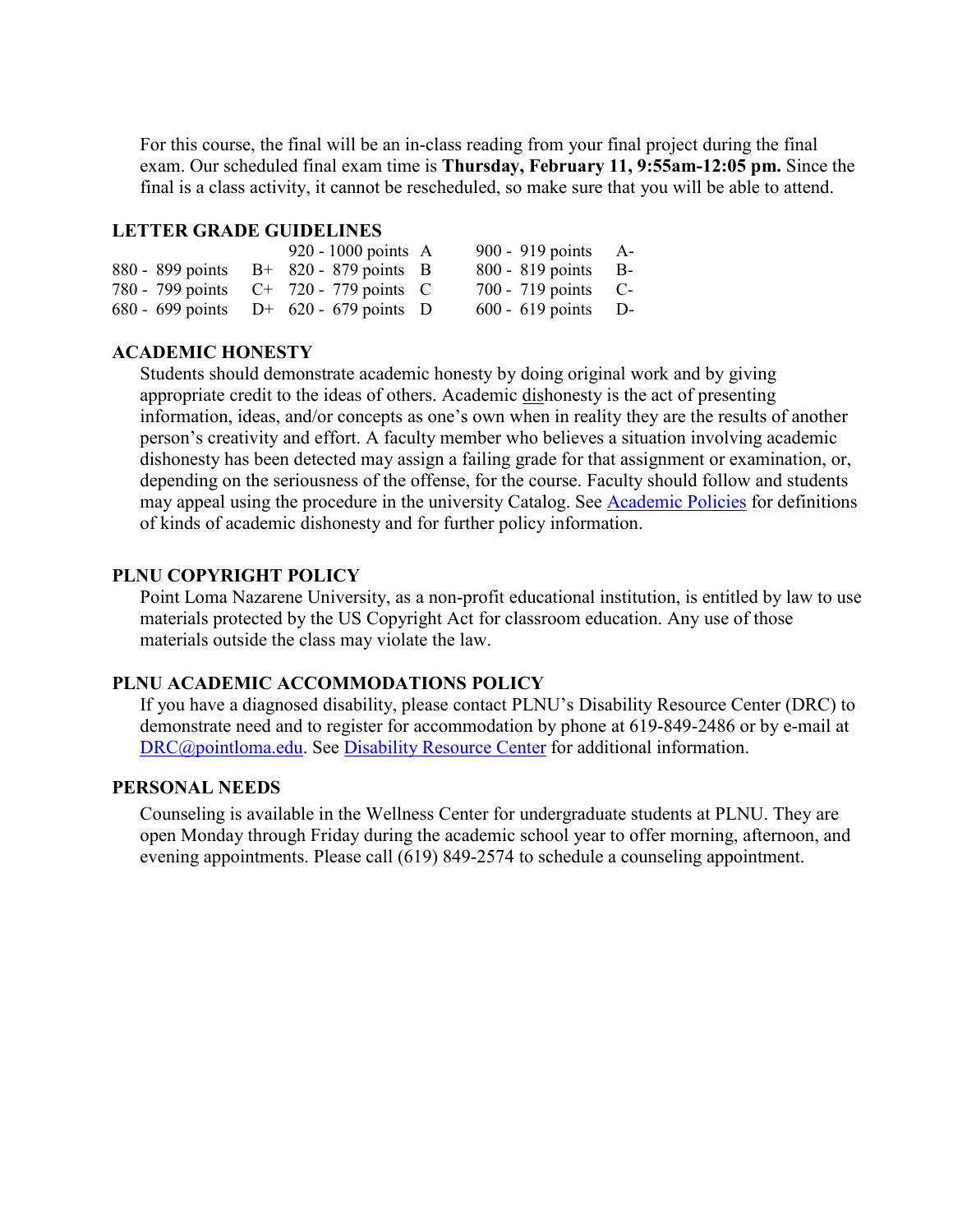# **WRI 4090: EXPERIMENTAL NONFICTION, JAN TERM COURSE SCHEDULE**

Week 1

| 1/11 - In Class: Syllabus and Experimental Nonfiction                                                                                                                                                                                           |
|-------------------------------------------------------------------------------------------------------------------------------------------------------------------------------------------------------------------------------------------------|
| $1/12$ – In Class: Nelson's <i>Bluets</i><br>Readings Due:<br>Maggie Nelson's Bluets, #s 1-120 (Pgs. 1-48)                                                                                                                                      |
| $1/13$ – In Class: Nelson's <i>Bluets</i><br>Readings Due:<br>Maggie Nelson's <i>Bluets</i> , #s 121-240 (Pgs. 49-95)                                                                                                                           |
| 1/14 - In Class: Weinberger's An Elemental Thing<br>Readings Due:<br>Eliot Weinberger's An Elemental Thing, Pgs. 1-75                                                                                                                           |
| Week 2                                                                                                                                                                                                                                          |
| 1/18 - In Class: Weinberger's An Elemental Thing<br><b>Readings Due:</b>                                                                                                                                                                        |
| Eliot Weinberger's An Elemental Thing, Pgs. 76-189                                                                                                                                                                                              |
| 1/19 - In Class: Wen's A Twenty Minute Silence<br><b>Presentation A:</b><br><b>Readings Due:</b><br>Shawn Wen's A Twenty Minute Silence Followed by Applause, Pgs.<br>$1 - 70$                                                                  |
| 1/20 - In Class: Wen's A Twenty Minute Silence<br><b>Presentation B:</b><br><b>Readings Due:</b><br>Shawn Wen's A Twenty Minute Silence Followed by Applause, Pgs.<br>71-131                                                                    |
| $1/21$ – In Class: Dorr's Love Drones<br><b>Presentation C:</b><br>Readings Due: Noam Dorr's Love Drones, Pgs. 1-98<br><b>Group A Nonfiction Drafts Due Before Class</b><br>$1/22 - FRIDAY$<br><b>Group B Nonfiction Drafts Due By Midnight</b> |
| Week 3<br>1/25 - Group A Workshop<br><b>Group A Critique Letters Just After Class</b>                                                                                                                                                           |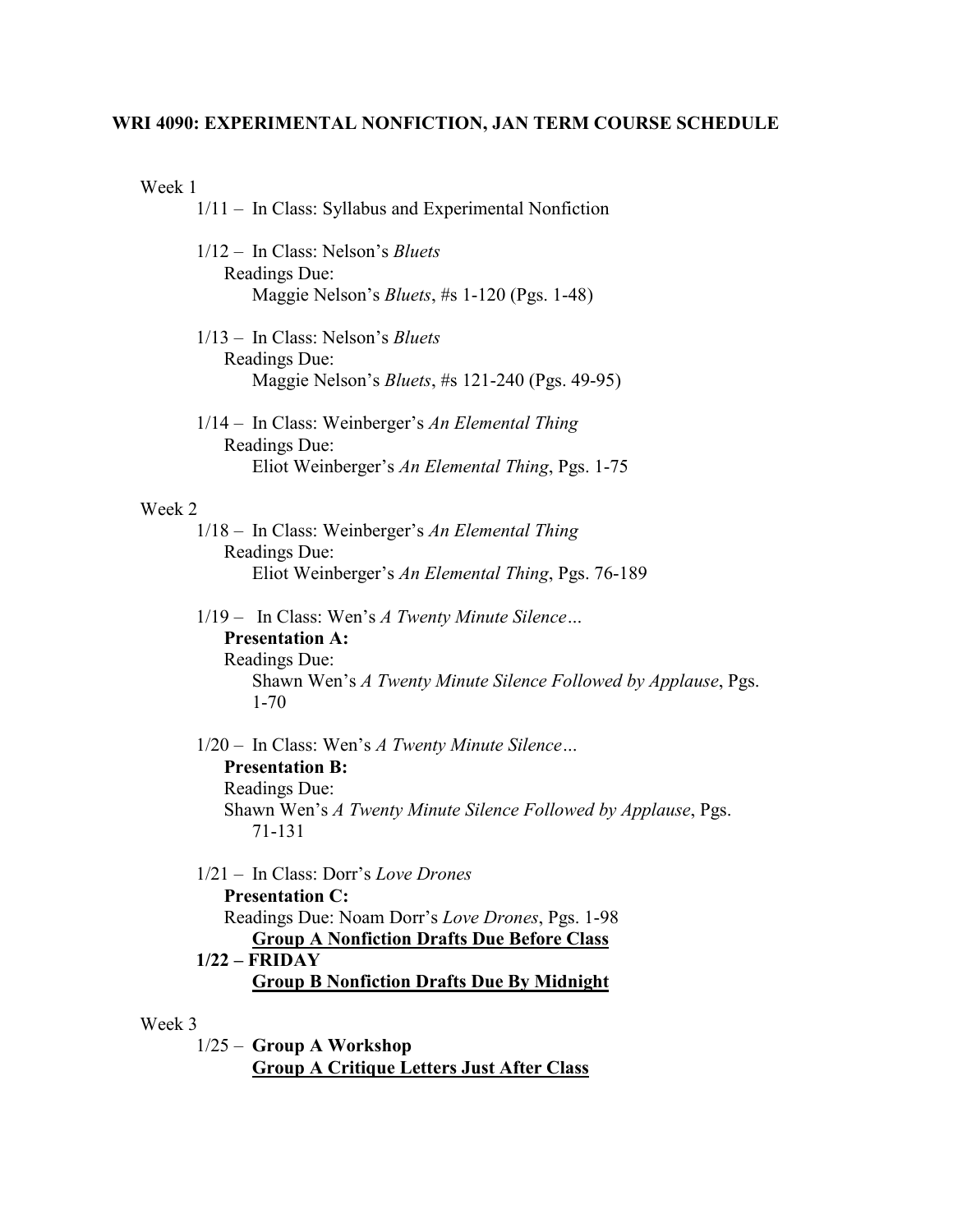#### 1/26 – **Group B Workshop Group B Critique Letters Just After Class**

1/27 – In Class: Dorr's *Love Drones* **Presentation D:**  Readings Due: Noam Dorr's *Love Drones*, Pgs. 99-200 **Project 1 Due**

1/28 – In Class: Madden's *Disparates* **Presentation E:**  Readings Due: Patrick Madden's *Disparates*, Pgs. xix-15, 21-22, 33-39, 46-52

#### Week 4

- 2/1 In Class: Madden's *Disparates* **Presentation F:**  Readings Due: Patrick Madden's *Disparates*, Pgs. 55-61, 82-88, 101-115, 126-153
- 2/2 In Class: Fleischmann's *Syzygy: Beauty* **Presentation G:**  Readings Due: T. Fleischmann's *Syzygy: Beauty*, Pgs. 3-57
- 2/3 In Class: Fleischmann's *Syzygy: Beauty* **Presentation H:**  Readings Due: T. Fleischmann's *Syzygy: Beauty*, Pgs. 58-110
- 2/4 In Class: Ondaatje's *The Collected Works…* Readings Due: Michael Ondaatje's *The Collected Works of Billy the Kid*, Pgs. 1-51 **Group A Fiction Workshop Drafts Due Before Class**

# **2/5 – FRIDAY**

#### **Group B Fiction Workshop Drafts Due By Midnight**

#### Week 5

- 2/8 **Group A Workshop Group A Critique Letters Just After Class**
- 2/9 **Group B Workshop Group B Critique Letters Due Just After Class**
- 2/10 In class: Ondaatje's *The Collected Works…* Readings Due: Michael Ondaatje's *The Collected Works of Billy the Kid*, Pgs. 52-107